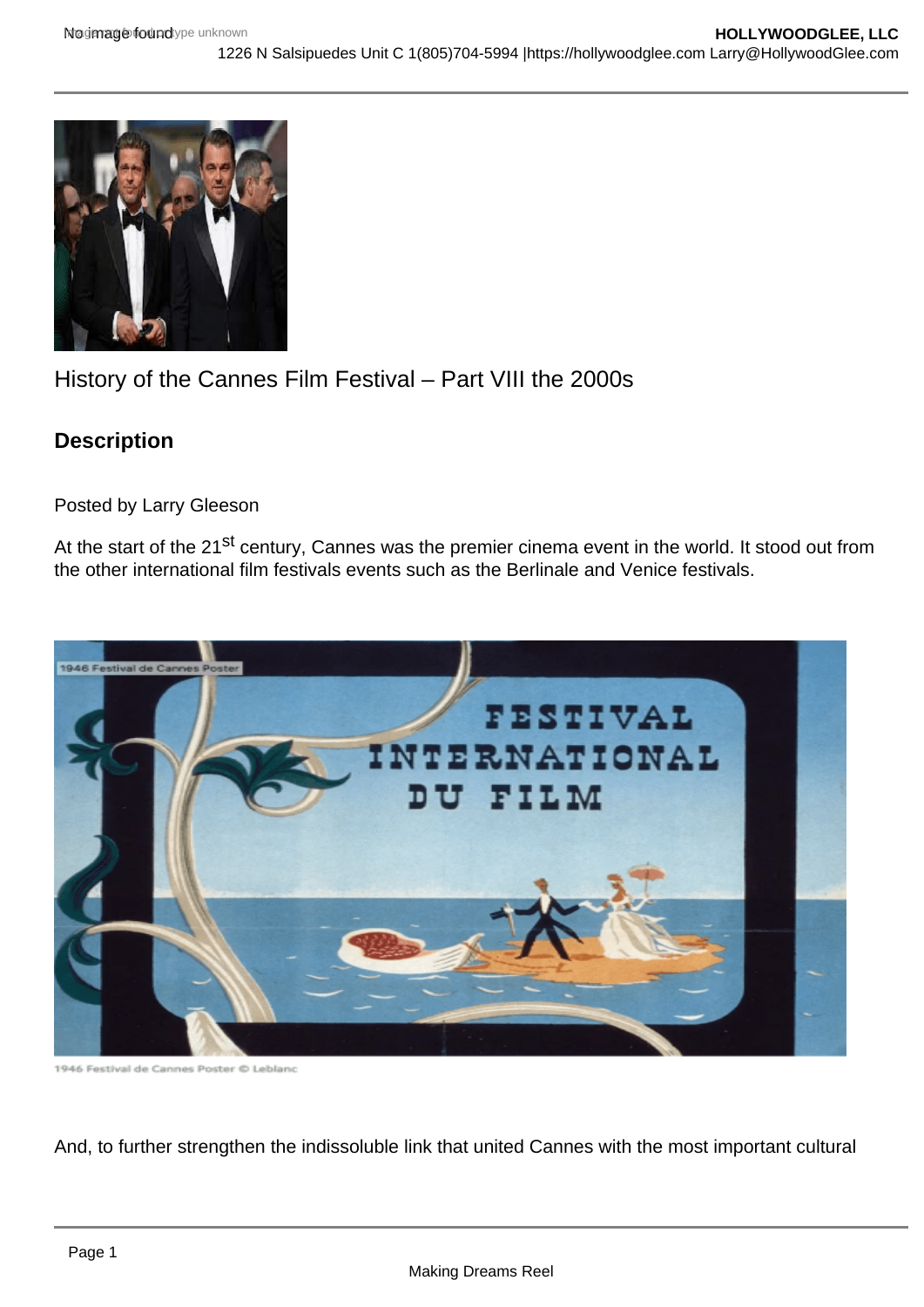event in the world, the International Film Festival became the Cannes Film Festival in 2002, under the impetus of Cannes' Mayor and Member of Parliament, Bernard Brochand.

The arrival of the new millennium brought about changes in awareness under the filmgoer's trained eye. After the creation of the Caméra d'Or, awarded to the Best First Film, the Festival went a step further by recognizing the best film-school short films with the creation of Cinéfondation in 1998.

In 2000, the Festival continued to show its support for new talents by creating a new initiative called The Residence to welcome young filmmakers and help them develop their projects. 2005 saw another innovation called the Children's Session, a class for the youngest fans to encourage their curiosity about cinema.

In 2002, for the 55th anniversary of the Festival, the top award went to alternative American director, Michael Moore, for Bowling for Columbine. Two years later Moore received a second Palme d'Or for Fahrenheit 9/11.

American cinema d'auteur was still in favor in 2003 when Gus Van Sant won the Palme d'Or and the award for Best Director. His film Elephant recounted the day that two teenagers gunned down their fellow students in a school in Columbine in America.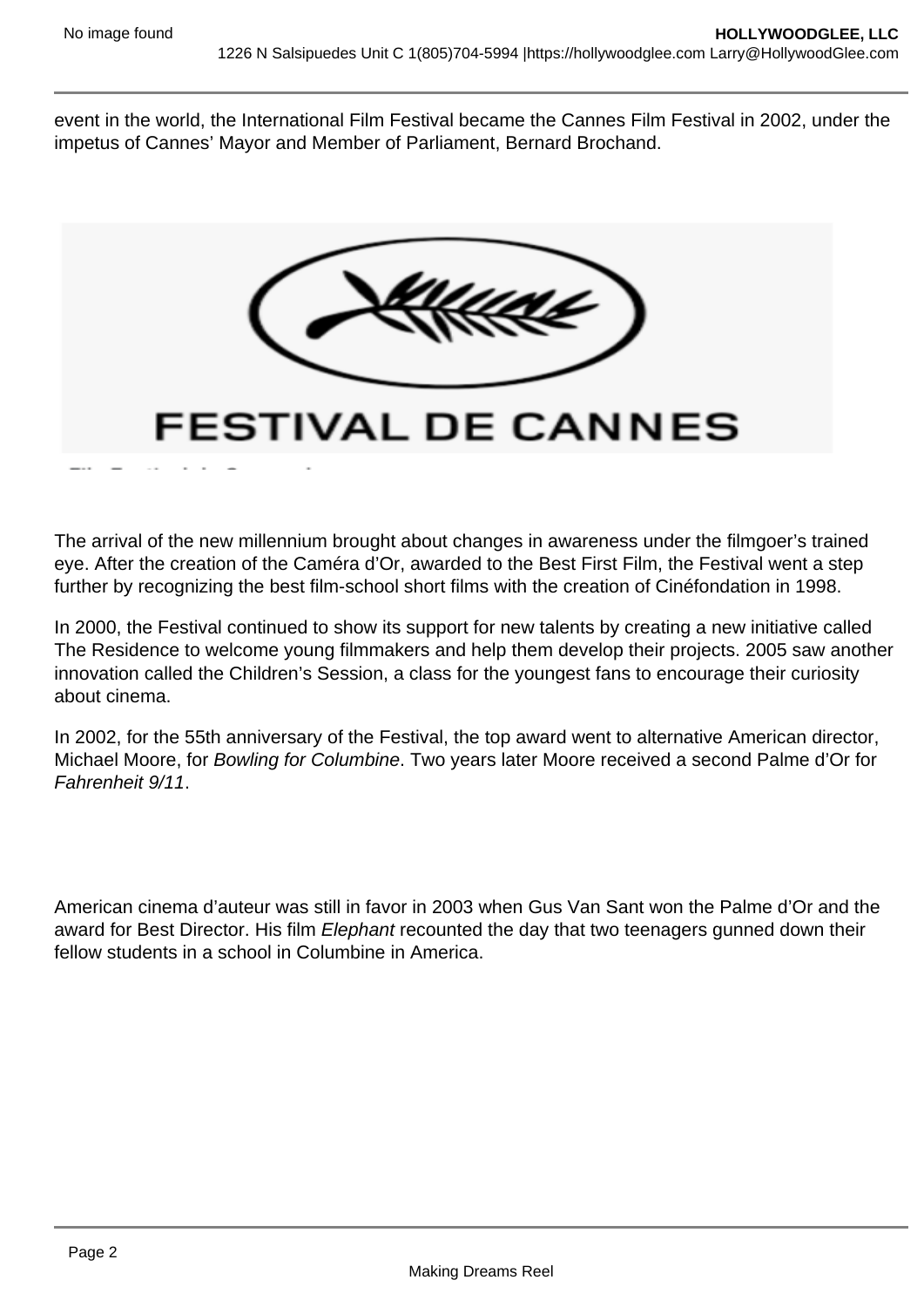The Festival thus had to encourage relations between cinema professionals and defend its interests against outside influences. Furthermore, historical events were seared into the public's mind, in this case, the terrorist attacks of September 11, 2001, in the United States, or the bomb threats of 2002, demonstrating the importance of the tensions weighing on the event as it was happening.

Fahrenheit 9/11

Nonetheless, the Festival was not immune to such media/political phenomena, as can be seen with the release of Michael Moore's Fahrenheit 9/11 in 2004, with took a position favorable to France during the Iraq conflict and the wrong-minded American strategy.

In 2005, the Festival emphasized its International dimension. The Festival's Atelier (Workshop), organized by the Cinéfondation, invited 18 filmmakers from around the world to come to Cannes to present their projects to producers during the Festival. A new program, called 'All the cinemas of the World', offered different countries the chance to present their films.

## Thierry Fremaux

Thierry Fremaux, who was appointed Delegate General in 2007, said: "The Festival is also a market for international buyers and sellers; today it is the culmination, not the starting point. It used to be that films were discovered here. Now, everything is done upstream and the selections are known to the professionals one month before they are made public. But sales are often finalized after screening at Cannes."

In 2007, the Festival celebrated its 60<sup>th</sup> anniversary. It continued to denounce a fragile world in need of